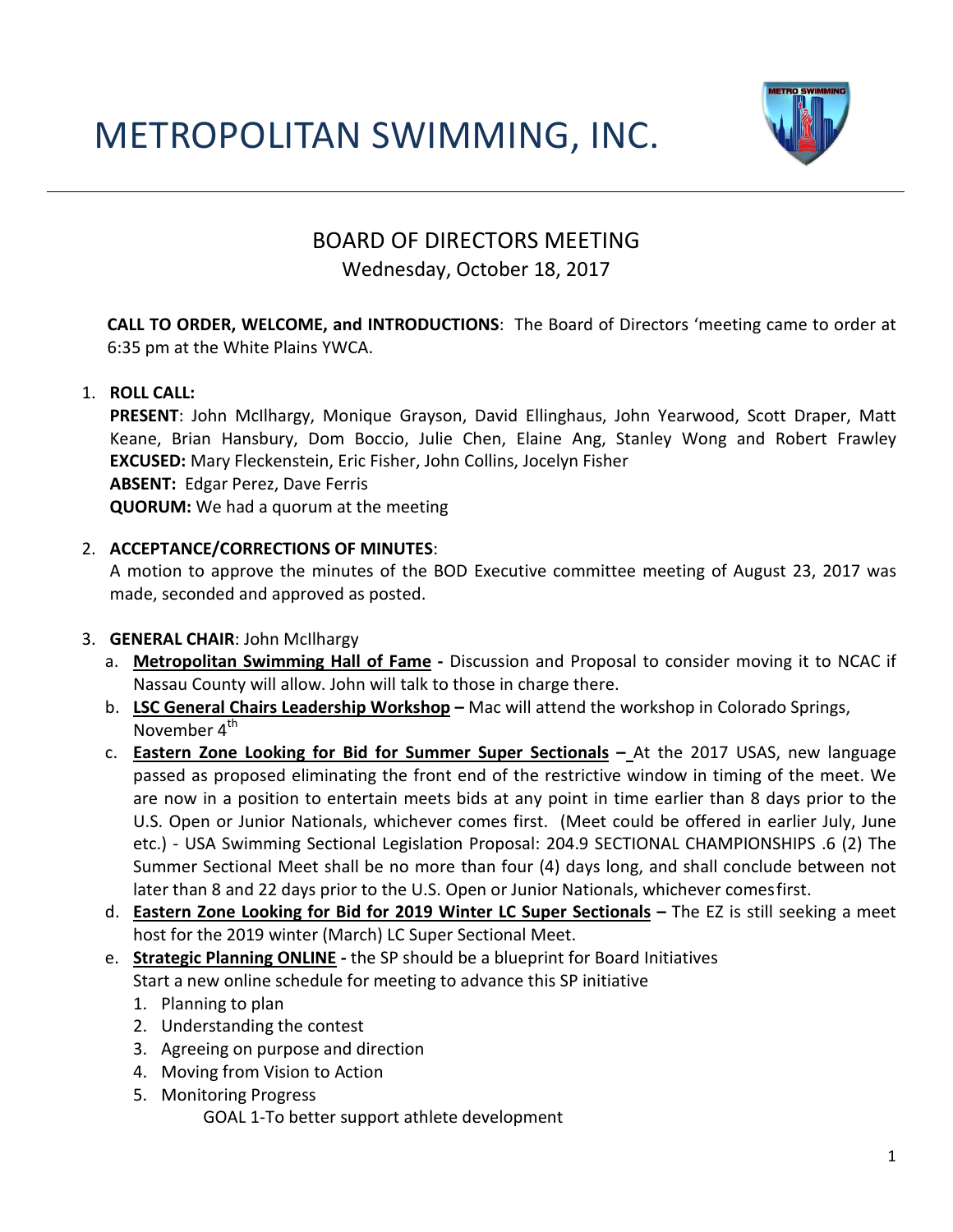GOAL 2- Marketing, Communications and Public Relations GOAL 3- Increased club development services GOAL 4- To be a high performing organization

- f. A discussion followed about revisiting the specific requirements for Athletes Travel Reimbursement when meets are held in Metro (like this summer – US Open and Junior Nationals). Also, discussion on what to do about Non-Historical swimmers, representing Metro in meets but not training in Metro? Many coaches feel that the money should be allocated to Metro Swimmers that train and swim in Metro all year long. We have to come up to a better policy. We must have a Board conversation on that and prepare the results/changes to be presented as an agenda to be voted on by the House.
- 4. **ATHLETES REPS**: Matt Keane, Jocelyn Fisher, Robert Frawley and Stanley Wong
	- a. Proposal: Hold a panel during the winter season aimed at high school students to discuss swimming in college with Metro swimming college grads.
	- b. Organizing Panel: Athlete reps: Rob Frawley, Stanley Wong, Matt Keane, Jocelyn Fisher
	- c. Format: Invite a panel of metro swimmers who have completed college (4-5) Each adult swimmer gives a brief 2-minute bio. A host (an age group athlete rep) has a series of questions for the panel. After 20 minutes open the floor to Q&A - Parents are invited but cannot ask questions.
	- d. Event Scheduling Alignment: The board should decide on an appropriate option.
		- Sunday between sessions at winter Senior Mets in one of the classrooms at NCAC.
		- Before the Metro Awards Dinner
		- Aligned with another meet (JOs, Zone Quals?)
		- Stand-alone event
		- Other
	- e. Budget: The budget for the athletes reps' proposal for the year must Include food for attendees, and funds for advertising.
	- f. Swimmer Panelists: Invite and select any post-collegiate swimmers registered in Metro. Aim for a diversity of conferences and experiences. Open call on website vs. closed call by panel - organizing panel to decide. Larry Van Wagner – Head Coach at Marist College – used to run such a panel between sessions at Senior Mets.

# 5. **AGE GROUP**: John Yearwood and Dom Boccio

- a. Brief discussion about tech suits and how neighboring LSC's have instituted bans regarding the suits for 12 & under swimmers. There seem to have two different views regarding the idea of banning tech suits. We would welcome the input of the rest of the board so we could determine if it is something that should be presented to the House.
- b. Discussion about 8-Under "Championships" there must no longer be scoring at this meet and high point should NOT be awarded to the swimmers. Too much emphasis is put on the swimmers 12 & under. This becomes a popularity contest!
- c. Added discussion on ways to improve meets to cater to the younger swimmers  $-$  fun meets  $$ shorter meets – dual meets – relay meets – freestyle only meet - etc.
- d. We need to make a bullet point list of what we do for the 12-under swimmers and then prioritize!

# 6. **WEBSITE**:

- a. Top 25 on the website must really go back to the Top 10 as USA Swimming does! Discussion followed on this subject.
- b. Long discussion followed on our website and on ways to improve it and make it better. Eric Fisher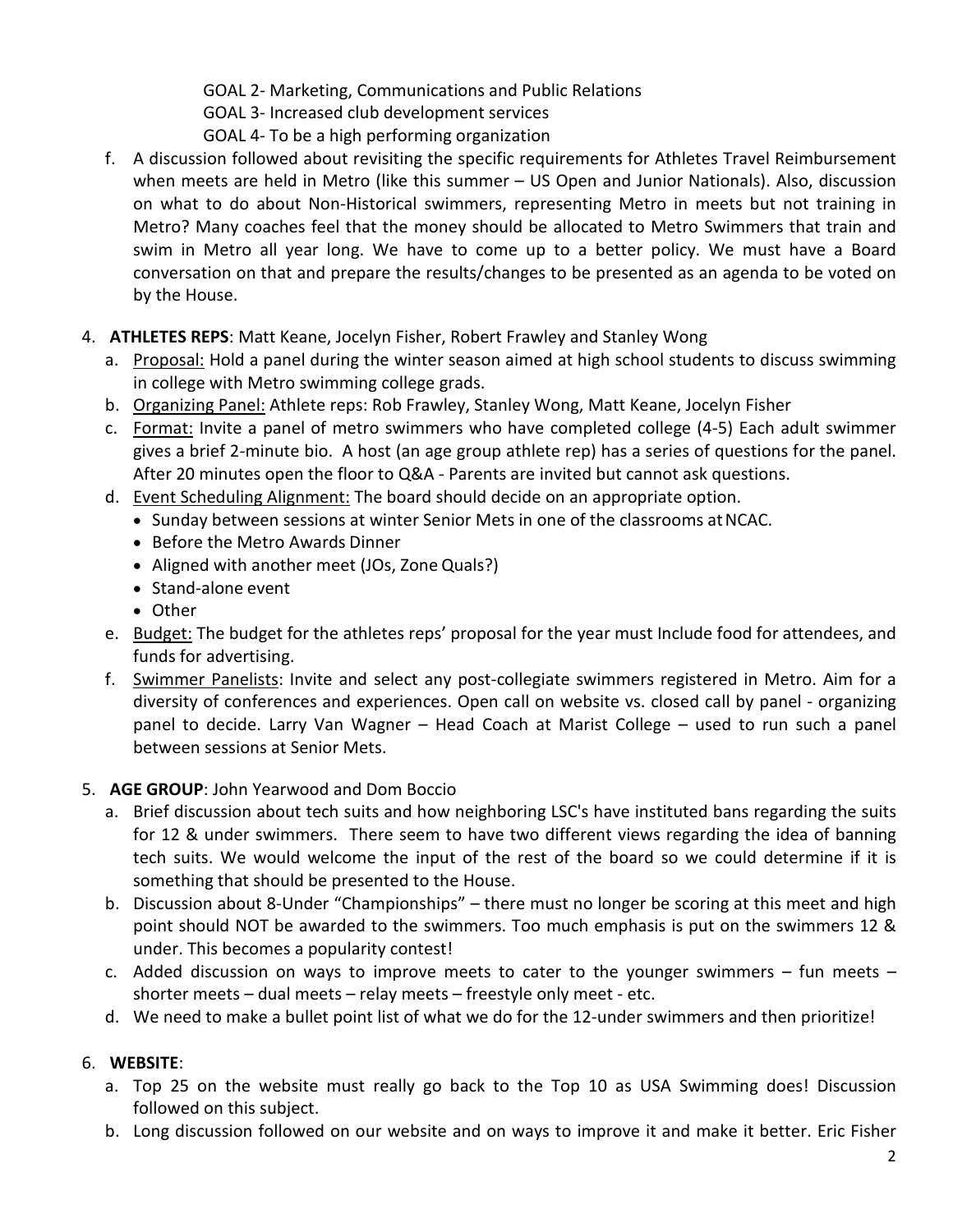and Edgar Perez attended a long presentation about this in Dallas (Active.com) and they will report on this at the next board meeting. We need a password protected secured site for coaches, swimmers or parents, etc. We also reviewed the ways our website was started in the late 1990's and the way things have changed since then. Discussion followed.

#### 7. **TREASURER'S REPORT**: Elaine Ang

- a. We need invoices for everything that is requested from Metropolitan Swimming to be paid.
- b. Request from Elaine to have all checks processed twice a month around the 15<sup>th</sup> and also on the last day of the month (28 or 29 or 30 or  $31<sup>st</sup>$  depending on the month). This way everyone knows when to expect a check! Mac added that this info should be written by Elaine as a new procedure and then we can vote on it as a Board and it can then be added to the P&P Manual. But we must see the written info of all changes/additions before we can actually vote on it!
- c. Reimbursement issues streamline it, less paper, more straightforward, etc. For example, for mileage claims, we only need the one page with the total mileage! We don't need all the turns etc.. A lot of work and wording needs to be improved in the P&P Manual. Too many parents claim unbelievable amounts and we must review this especially for USA Swimming meets held locally in Metropolitan Swimming LSC. We must put a committee together to review travel reimbursement procedures and what is included in the list. Also- should Metro subsidize and reimburse swimmers that don't reside or train in Metro but are sponsored by and represent a Metro Team at a National event like the Professional Swimmers.
- d. This needs to be crafted by a committee and be ready for voting at the HOD. Long discussion followed. We must put out a list of items to be voted on prior to the next HOD. Then clubs will have an opportunity to review it all, approve it all, or pull items that need to be discussed! (as it is always done at USA Swimming Convention).
- e. We may need to revise and finalize the amounts distributed to members for Metro Championship Meets personnel work compensations.

#### 8. **FINANCE VICE-CHAIR REPORT**: Julie Chen

- a. Julie believes that we need to have another BOD meeting before the December  $6<sup>th</sup>$  meeting.
- b. Julie was asked to prepare a list of the budget issues that need to be reviewed.
- c. Another issue was the workers Comp. Fine may be negotiated and reduced.

#### 9. **SAFE SPORTS**: John "Brian" Hansbury

- a. Brian briefed us on what has been going on about a previous issue in Metro. Harassment issue?
- b. Mac and the Metropolitan Board are absolutely supporting Brian about this unfortunate issue.

#### 10. **GENERAL CHAIR ADDITION:** John McIlhargy

- a. Mac received phone calls about some P&P procedures that we may not agree on about the impact on meet hosts! They would like to create a committee "Meet Host Committee" – about only 11 teams run meets regularly and they should get together to review the policies and make recommendations.
- b. Hopefully we will get a report on this and about the need for officials and the ways officials can move up ranks in a timely manner.

#### 11. **UNFINISHED/OLD BUSINESS**:

None at this time